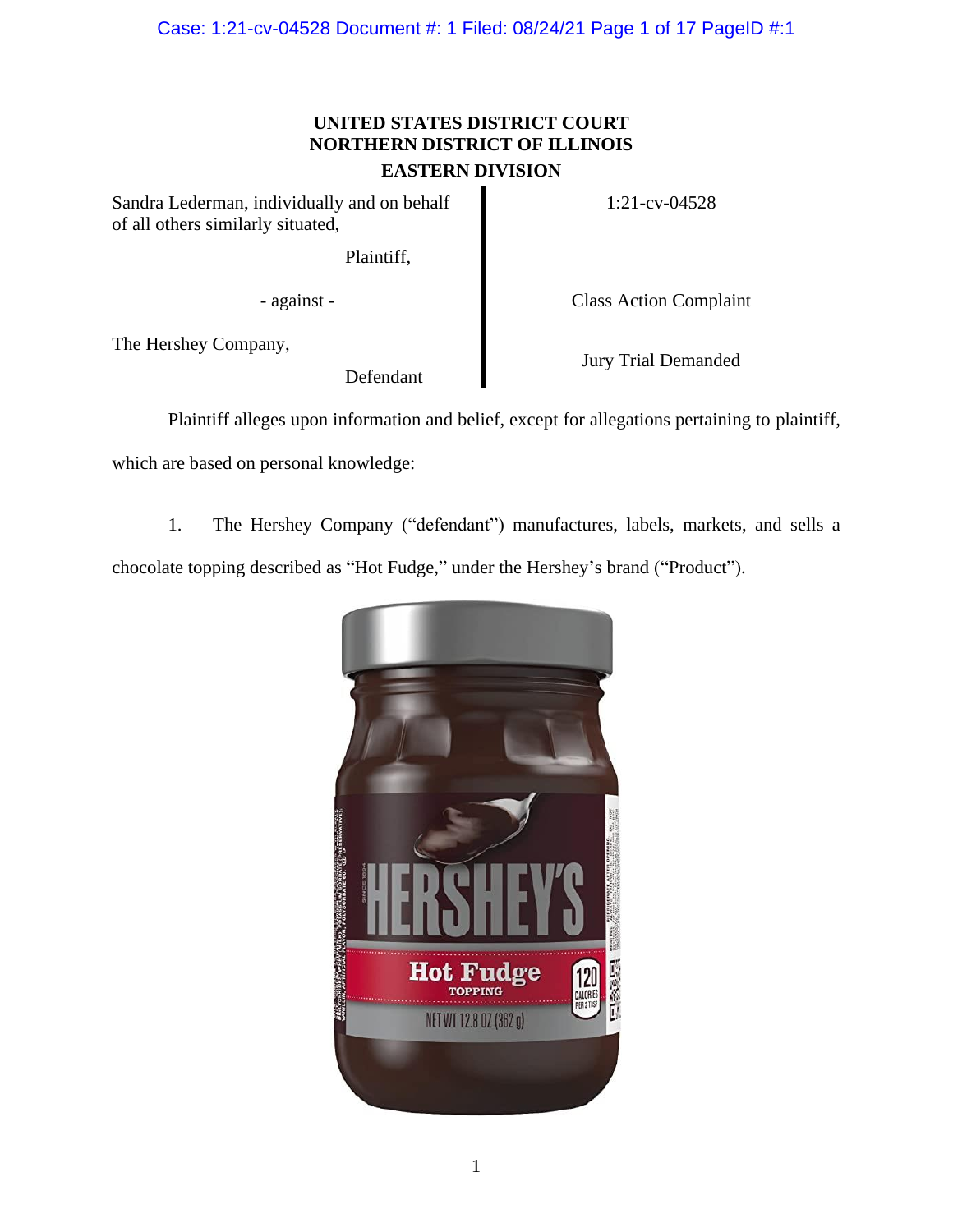### Case: 1:21-cv-04528 Document #: 1 Filed: 08/24/21 Page 2 of 17 PageID #:2

2. This representation is misleading because it gives consumers the impression it contains a greater relative and absolute amount of the expected (hot) fudge ingredients than it does.

### **I. DEFINITIONS OF FUDGE**

3. Fudge "is a type of sugar candy that is made by mixing sugar, butter and milk."<sup>1</sup>

4. "Hot fudge" is a chocolate product often used as a topping for ice cream and desserts, in a heated form.

5. When making "hot fudge," butter is typically replaced with heavy cream, resulting in a thick, pourable liquid while hot, becoming more viscous as it cools.

6. The difference between "hot fudge" and "chocolate sauce" is due to the fat content, as the former is thicker and richer, while the latter is thinner and more pourable.

7. Though fudge can have any flavor, milkfat is the central component.

8. An 1893 recipe for fudge called for "Four cups granulated sugar; one cup cream; one

cup water; one-half cake chocolate; one-half Cup butter."<sup>2</sup>

9. In 1896, The Los Angeles Times published the original fudge recipe by the Vassar students credited with first making fudge: "Two cups of sugar, one cup of milk, a piece of butter one-half the size of an egg" and added flavoring.<sup>3</sup>

10. A 1902 fudge recipe from Mrs. Rorer's New Cook Book includes:<sup>4</sup>

4 ounces of chocolate 2 cups of sugar 1 teaspoonful of vanilla 1/2 cup of milk 1 rounding tablespoonful of butter

<sup>1</sup> Wikipedia contributors. ["Fudge.](https://en.wikipedia.org/wiki/Fudge)" *Wikipedia, The Free Encyclopedia*. Wikipedia, The Free Encyclopedia, 5 Jan. 2021. Web. 8 Jan. 2021.

<sup>2</sup> Mrs. J. Montgomery Smith, of Wisconsin, Alternate Lady Manager.

<sup>3</sup> Los Angeles Times, "'Fudges' Are Vassar Chocolates," May 11, 1896, p.2.

<sup>4</sup> Sarah Tyson Rorer [Arnold and Company: Philadelphia] 1902, p. 629.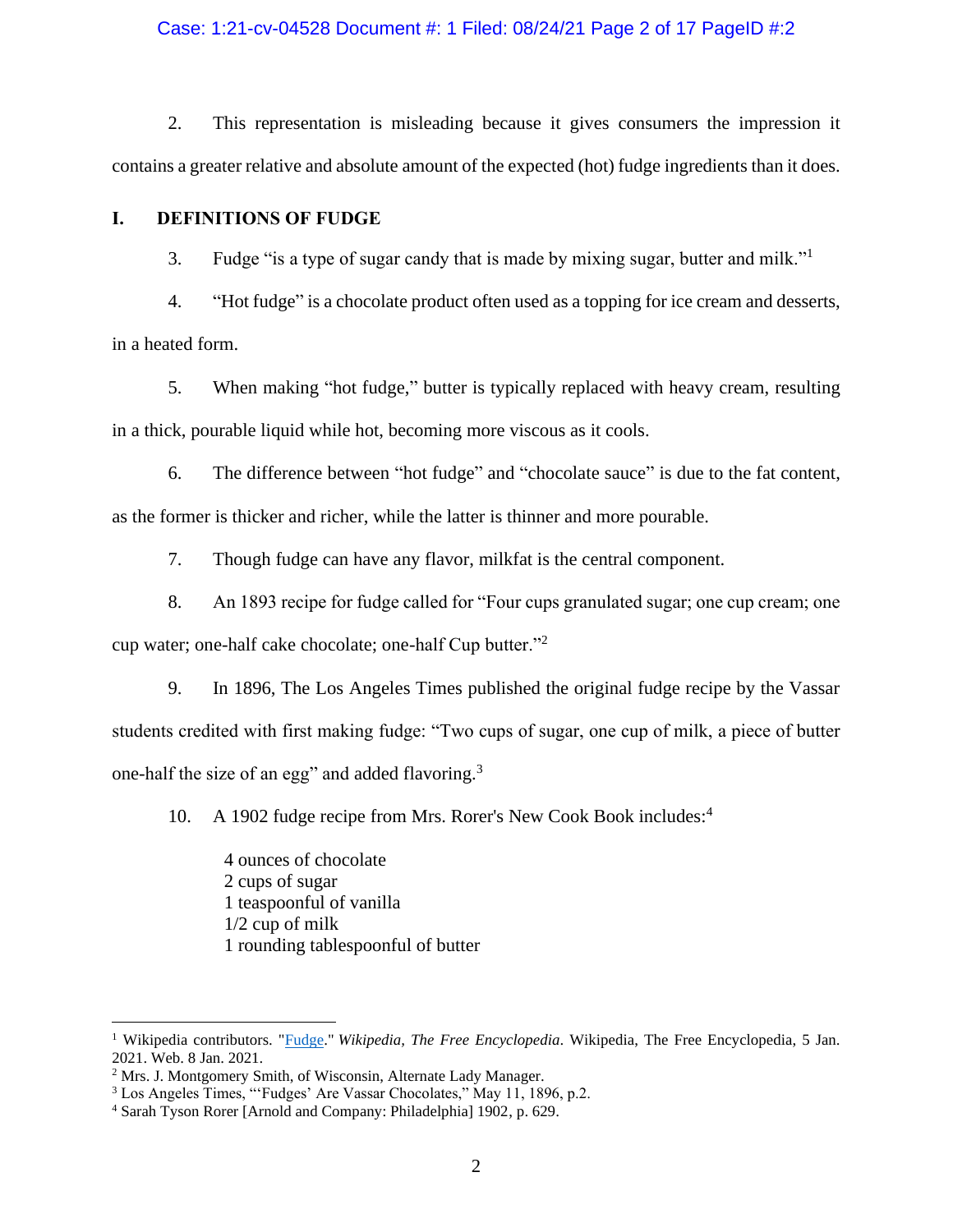## Case: 1:21-cv-04528 Document #: 1 Filed: 08/24/21 Page 3 of 17 PageID #:3

11. Molly Mills, one of today's leading authorities on fudge, recently described it as

made "most commonly from butter, milk, sugar, and chocolate."<sup>5</sup>

12. The Oxford Companion to Sugar and Sweets notes that:

Traditionally, fudge is made by gently boiling granulated sugar and milk to the soft-ball stage (234° to 240°F/ 112° to  $115^{\circ}$ C); adding butter; cooling the mixture somewhat (120°F/49°C); then beating until thick, creamy, and less glossy.<sup>6</sup>

13. The encyclopedic, An A-Z of Food and Drink, describes fudge as "a sort of soft,

somewhat toffee-like sweet made by boiling together sugar, butter, and milk."<sup>7</sup>

14. A leading treatise on confectionary science and technology offers a model commercial formulation for fudge which includes between eight and sixteen percent butter and between twelve and twenty percent sweetened condensed milk.

| 10.2 Formulations and Ingredients                                                 |                                   |                              |             | 275                          |  |
|-----------------------------------------------------------------------------------|-----------------------------------|------------------------------|-------------|------------------------------|--|
| <b>Table 10.1</b> Typical batch formulations (in %) for caramel, fudge and toffee |                                   |                              |             |                              |  |
|                                                                                   | Commercial caramel<br>(ungrained) | Caramelized<br>sugar caramel | Fudge       | English toffee<br>(American) |  |
| Water                                                                             | $15 - 25$                         | 0                            | $10 - 15$   | $8 - 10$                     |  |
| <b>Sucrose</b>                                                                    | $10 - 20$                         | $55 - 65$                    | $30 - 50$   | $45 - 55$                    |  |
| Glucose syrup (42 DE)                                                             | 36 46                             | $0 - 5$                      | $10 - 20$   | $\Omega$                     |  |
| Sweetened condensed milk <sup>a</sup>                                             | $20 - 40$                         | $\Omega$                     | $12 - 20$   | $\Omega$                     |  |
| Cream                                                                             | $\Omega$                          | $25 - 35$                    | $\Omega$    | $\Omega$                     |  |
| Butter <sup>b</sup> (fat)                                                         | $5 - 15$                          | $6 - 12$                     | $8 - 16$    | $40 - 50$                    |  |
| Fondant                                                                           | $\Omega$                          | 0                            | $3 - 5$     | $\Omega$                     |  |
| Chocolate liquor/cocoa powder                                                     | $\Omega$                          | 0                            | $0 - 10$    | $\Omega$                     |  |
| Salt                                                                              | $0.2 - 0.5$                       | $0.2 - 0.5$                  | $0.2 - 0.5$ | $0.3 - 0.6$                  |  |
| Vanilla                                                                           | $0.1 - 0.3$                       | $0.1 - 0.3$                  | $0.1 - 0.3$ | $0.1 - 0.3$                  |  |
| Lecithin                                                                          | $0 - 0.4$                         | $0 - 0.4$                    | $0 - 0.4$   | $0.25 - 0.45$                |  |
| Nuts (unroasted)                                                                  | $\bf{0}$                          | 0                            | $0 - 12$    | $6 - 12$                     |  |

<sup>a</sup>Other dairy ingredients might include evaporated milk or dried milk powder <sup>b</sup>Salted butter needed for toffee

15. Dictionaries confirm the definitions held by confectionery experts.

16. Google Dictionary – based on its leading search engine that discovers the most

relevant and accurate information – defines fudge as "a soft candy made from sugar, butter, and

<sup>5</sup> Molly Mills, Come Get Your Fudge: 40 Tasty and Creative Fudge Recipes for Everyone, Amazon Digital Services LLC, June 11, 2019.

<sup>6</sup> Goldstein, Darra, and Sidney Mintz. The Oxford companion to sugar and sweets. Oxford University Press, 2015.

<sup>7</sup> John Ayto, An A-Z of Food and Drink, Oxford University Press, 2002, p. 133.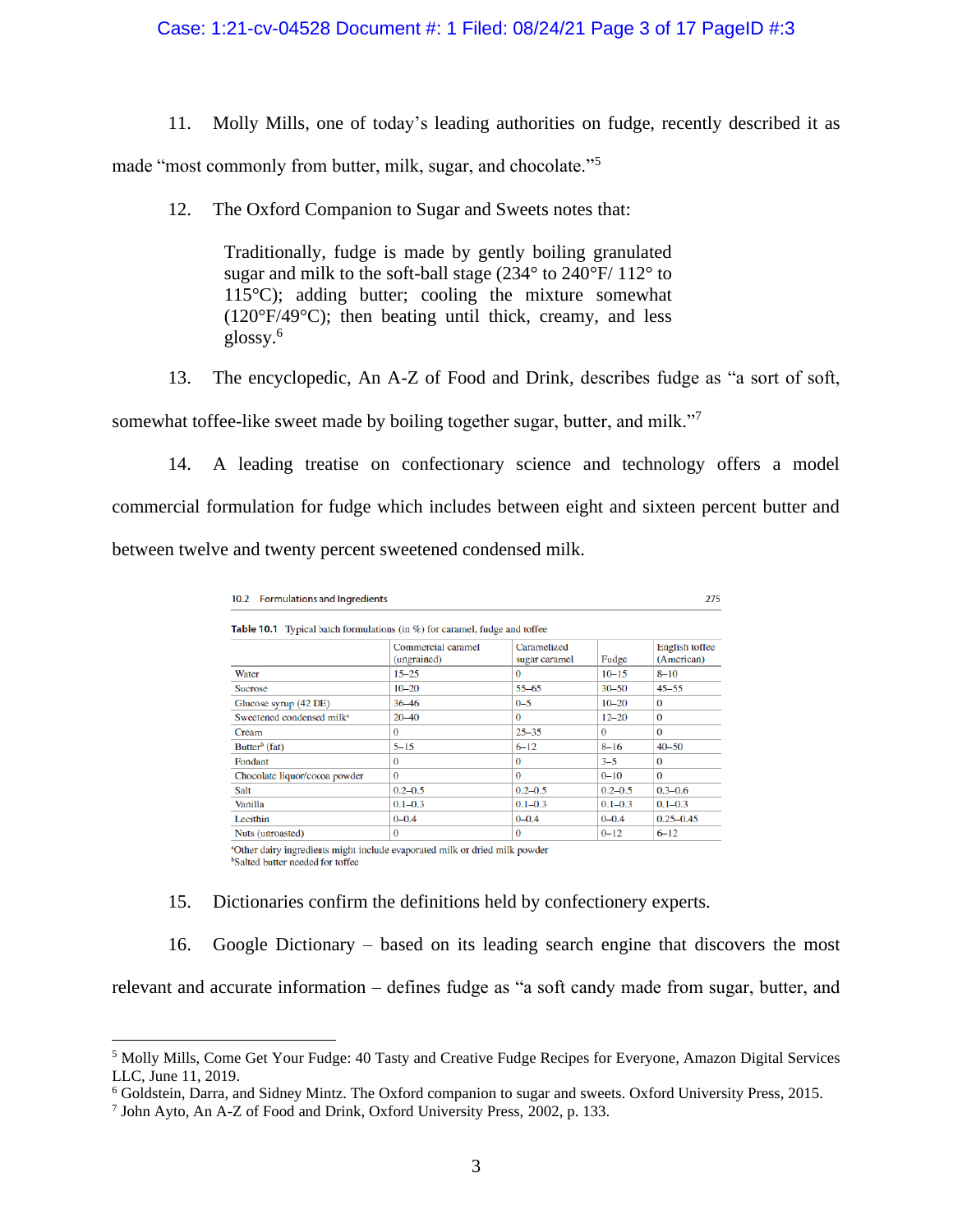## Case: 1:21-cv-04528 Document #: 1 Filed: 08/24/21 Page 4 of 17 PageID #:4

milk or cream."<sup>8</sup>

17. The Cambridge Dictionary defines fudge as "a soft sweet made from sugar, butter, and milk."<sup>9</sup>

18. Collins Dictionary defines fudge as "a soft brown candy that is made from butter, cream, and sugar."<sup>10</sup>

19. Dictionary.com defines fudge as "a soft candy made of sugar, butter, milk, chocolate, and sometimes nuts."<sup>11</sup>

20. Macmillan Dictionary defines fudge as a "soft brown sweet food made from sugar, butter, and milk or cream."<sup>12</sup>

## **II. FAT INGREDIENTS ARE ESSENTIAL TO FUDGE**

21. The quality of fudge depends on the amount and type of fat-contributing ingredients.<sup>13</sup>

22. The small droplets of fat are dispersed throughout the candy mass, providing lubricity and impart desirable flavor release.

23. If the fat content is too high, it can lead to oil separation and a greasy texture.<sup>14</sup>

24. The fat ingredients are typically from dairy or vegetable oils.

25. The dairy ingredients are based on milk fat, mainly added through butter, which is

80% milkfat.

26. Other dairy ingredients like milk and milk derivatives may be added as well.

<sup>8</sup> [Fudge definition](https://www.google.com/search?q=fudge+definition&rlz=1C1GCEA_enUS893US893&oq=fudge+defi&aqs=chrome.0.0i457j69i57j0j0i22i30j0i22i30i395l6.1835j1j9&sourceid=chrome&ie=UTF-8) – Google search.

<sup>&</sup>lt;sup>9</sup> Cambridge Dictionary[, fudge.](https://dictionary.cambridge.org/us/dictionary/english/fudge)

<sup>10</sup> Collins Dictionary, [fudge.](https://www.collinsdictionary.com/us/dictionary/english/fudge)

<sup>&</sup>lt;sup>11</sup> Dictionary.com, [fudge.](https://www.dictionary.com/browse/fudge)

<sup>&</sup>lt;sup>12</sup> Macmillan Dictionary[, fudge.](https://www.macmillandictionaryblog.com/fudge)

<sup>&</sup>lt;sup>13</sup> International Dairy Federation, Bulletin, 1982.

<sup>&</sup>lt;sup>14</sup> Hartel R.W., von Elbe J.H., Hofberger R. (2018) Caramel, Fudge and Toffee. In: Confectionery Science and Technology. Springer, Cham. https://doi.org/10.1007/978-3-319-61742-8\_10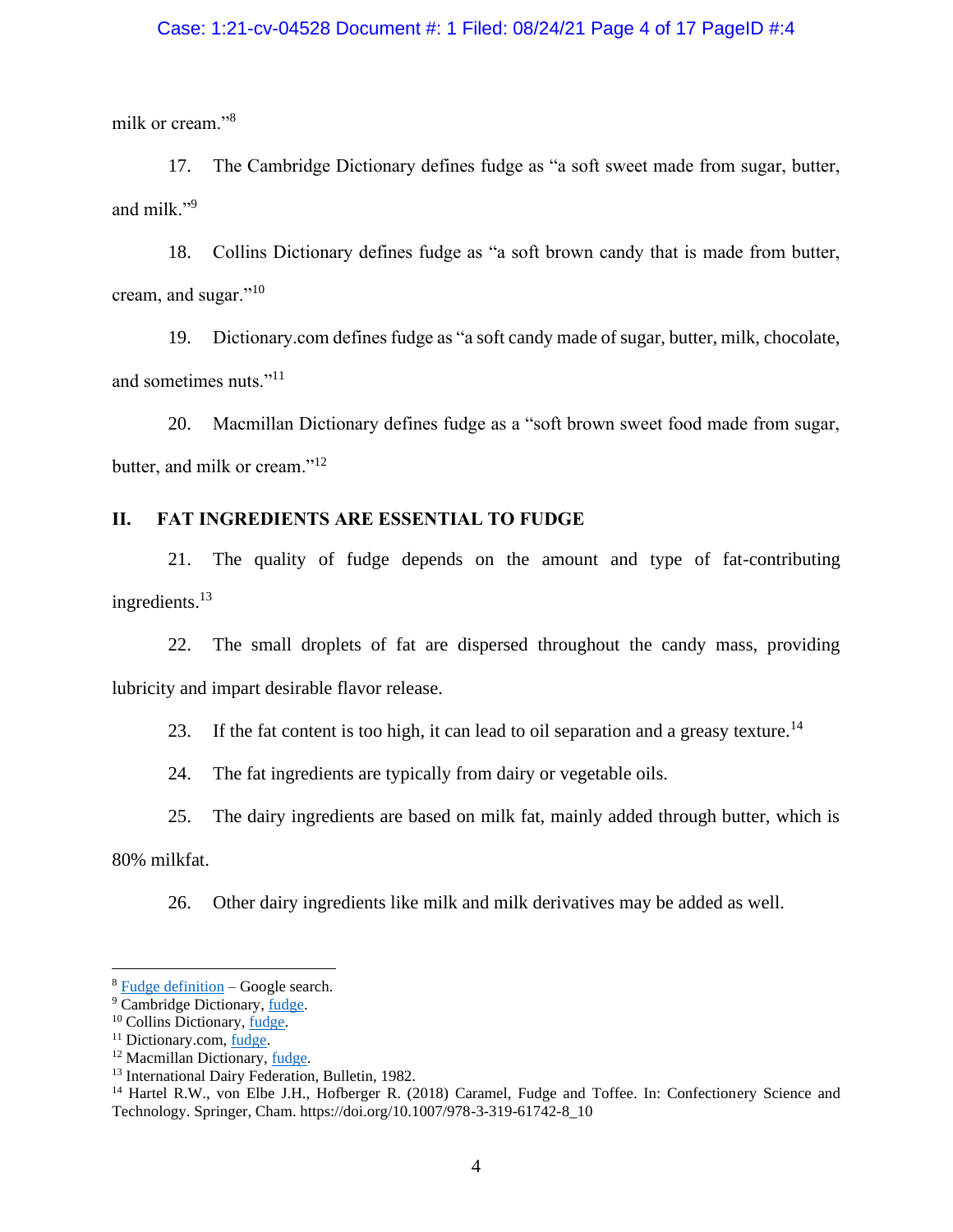## Case: 1:21-cv-04528 Document #: 1 Filed: 08/24/21 Page 5 of 17 PageID #:5

27. Vegetable oil ingredients like palm kernel and palm oil, are solid at room temperature, and referred to as "hard [vegetable] fats."

28. The dairy ingredients are based on milk fat, mainly added through butter, which is 80% milkfat.

29. Dairy ingredients impart a creamy, rich taste to fudge, because milkfat contains hundreds of lactones, aroma compounds which contribute to its taste.

30. Milk fat melts at about mouth temperature (35  $\degree$ C/95  $\degree$ F) and does not contribute to a waxy sensation.

31. Alternatives to milk fat – such as vegetable oils – do not melt at mouth temperature and leave a waxy mouthfeel.

32. Vegetable fats do not contribute to the flavor of fudge, because they are theoretically "refined, bleached and deodorized."

33. However, these ingredients are subject to reversion where they contribute off-odors to foods.

34. One popular recipe website echoes the importance of dairy ingredients to fudge, advising, "When making fudge, be sure to use good quality butter and do not substitute margarine (vegetable oils)," since they contain more water and can prevent the fudge from setting up properly.<sup>15</sup>

35. Another site cautions, "Look for recipes that call for butter instead of margarine (vegetable oils)." 16

36. One chef recommends to "Never use margarine (vegetable oils) instead of butter [in fudge], because your fudge won't taste as good and will have a shorter shelf life."

<sup>&</sup>lt;sup>15</sup> [Use Real Butter For Making Best Fudge,](https://www.recipetips.com/quick-tips-ideas/use-real-butter-for-making-best-fudge.asp) RecipeTips.com.

<sup>&</sup>lt;sup>16</sup> [Easy Fudge Making Tips,](https://thehappyhousewife.com/cooking/easy-fudge-making-tips/) The Happy Housewife.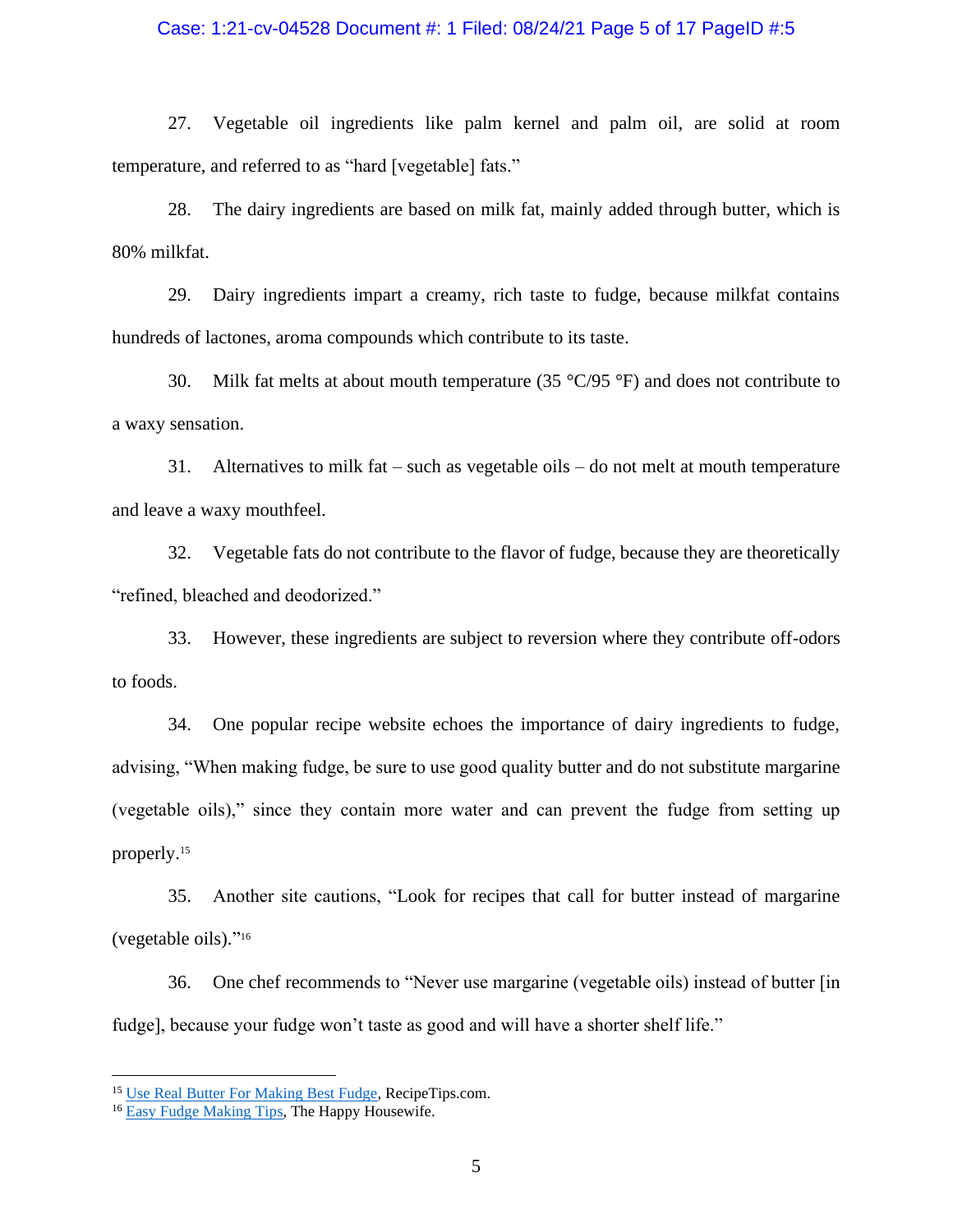## **III. STATE AND FEDERAL REGULATIONS REQUIRE FRONT LABEL TO IDENTIFY PRODUCT AS SOMETHING OTHER THAN FUDGE, I.E., "CHOCOLATE SAUCE"**

37. Federal and identical state regulations require a product's front label to contain a common or usual name which accurately identifies or describes, "in as simple and direct terms as possible, the basic nature of the food or its characterizing properties or ingredients." 21 C.F.R. § 102.5(a); Illinois Food, Drug and Cosmetic Act ("IFDCA"), 410 ILCS 620/1 et seq.; 410 ILCS 620/21(j) ("[a] federal regulation automatically adopted pursuant to this [Federal Food, Drug  $\&$ Cosmetic] Act takes effect in this State on the date it becomes effective as a Federal regulation.").

38. Defendant's representations violate 21 U.S.C. § 343(a)(1) and 410 ILCS 620/11,

which deem a food misbranded when the label contains a statement that is "false or misleading."

39. Thus, a violation of federal food labeling laws is an independent violation of Illinois law and actionable as such.

40. The Illinois Consumer Fraud and Deceptive Business Practices Act provides protection for consumers purchasing products like Defendant's Product, and states:

Unfair methods of competition and unfair or deceptive acts or practices, including but not limited to the use or employment of any deception, fraud, false pretense, false promise, misrepresentation or the concealment, suppression or omission of any material fact, with intent that others rely upon the concealment, suppression or omission of such material fact . . . are hereby declared unlawful

815 ILCS 505/2.

41. The thickness of a liquid topping – which separates from "hot fudge" from "chocolate sauce" – is basic front label information consumers rely on when making quick decisions at the grocery store.

42. The thickness of the Product is controlled by its ingredients, which have a material bearing on price or consumer acceptance, and consumers believe the expected dairy fat ingredients are present in an amount greater than is the case.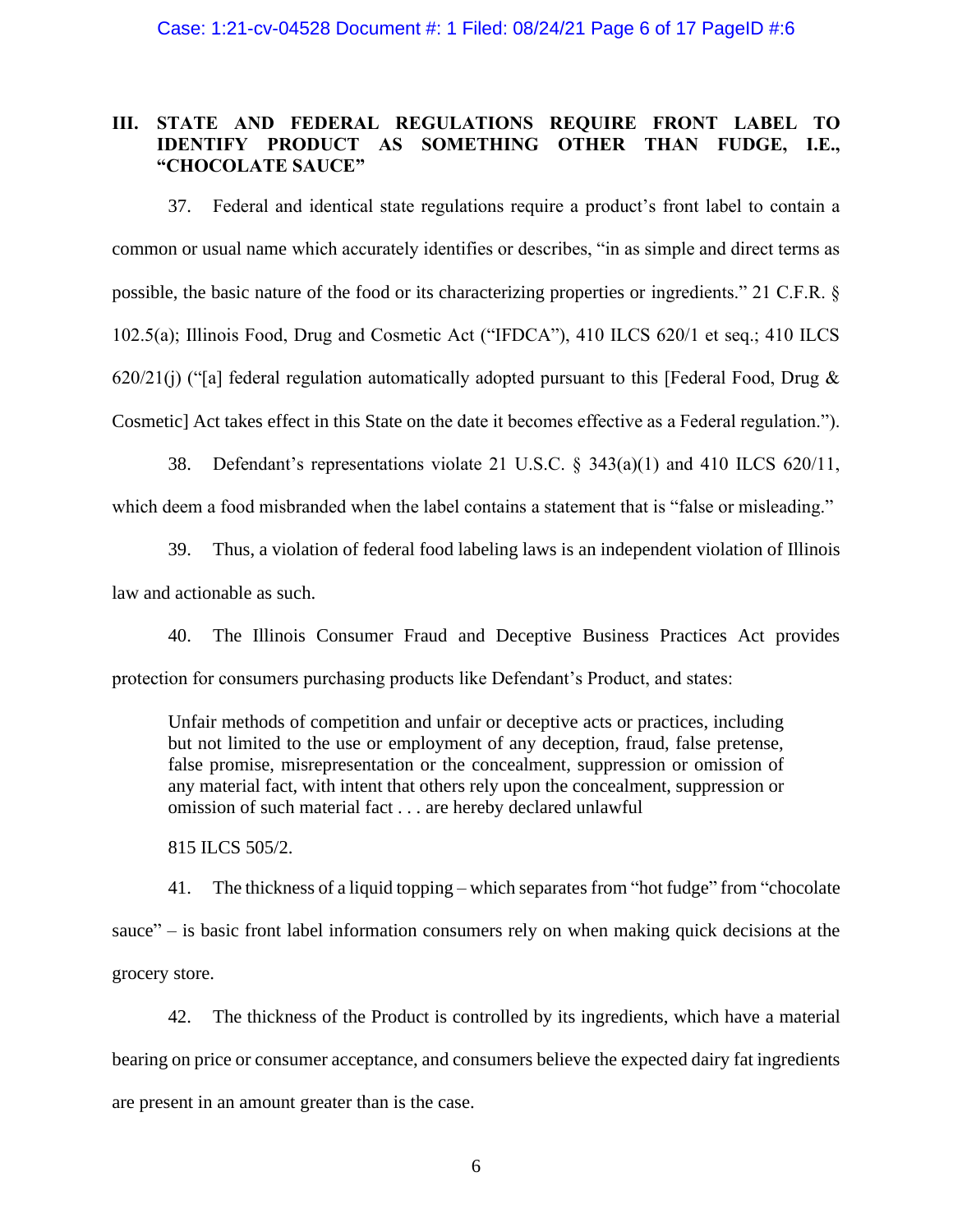43. However, the Product lacks ingredients essential to hot fudge – cream and whole

milk – and substitutes lower quality and lower-priced vegetable oil, skim milk, and whey.

**INGREDIENTS:** HIGH FRUCTOSE CORN SYRUP; SWEETENED CONDENSED SKIM MILK [SKIM MILK; SUGAR]; CORN SYRUP; WATER; HYDROGENATED COCONUT OIL; COCOA; SKIM MILK; CONTAINS 2% OR LESS OF: COCOA PROCESSED WITH ALKALI; DISODIUM PHOSPHATE; SALT; SODIUM CITRATE; MONO AND DI-GLYCERIDES; WHEY (MILK); POTASSIUM SORBATE, TO MAINTAIN FRESHNESS; VANILLIN, ARTIFICIAL FLAVOR; POLYSORBATE 60.

OSE CORN SYRUP: SWFF **WATFR** CORN SYRIP' I ESS OF **FLAVOR:** 

44. The dairy ingredients listed include "sweetened condensed skim milk [skim milk; sugar]" (second most predominant), "skim milk" (seventh) and "whey (milk)" (thirteenth).

45. Unlike whole milk which contains valuable milk fat, skim milk has no fat and whey has a *de minimis* amount of milk fat.

46. Whey is mainly protein, and the watery part of milk separated from the coagulable part or curd, and a by-product of cheese manufacturing.

47. The Product's fat content is provided almost exclusively by the fifth most predominant ingredient, "hydrogenated coconut oil."

48. Vegetable fats like coconut oil are often used in combination with milk fat ingredients to reduce costs.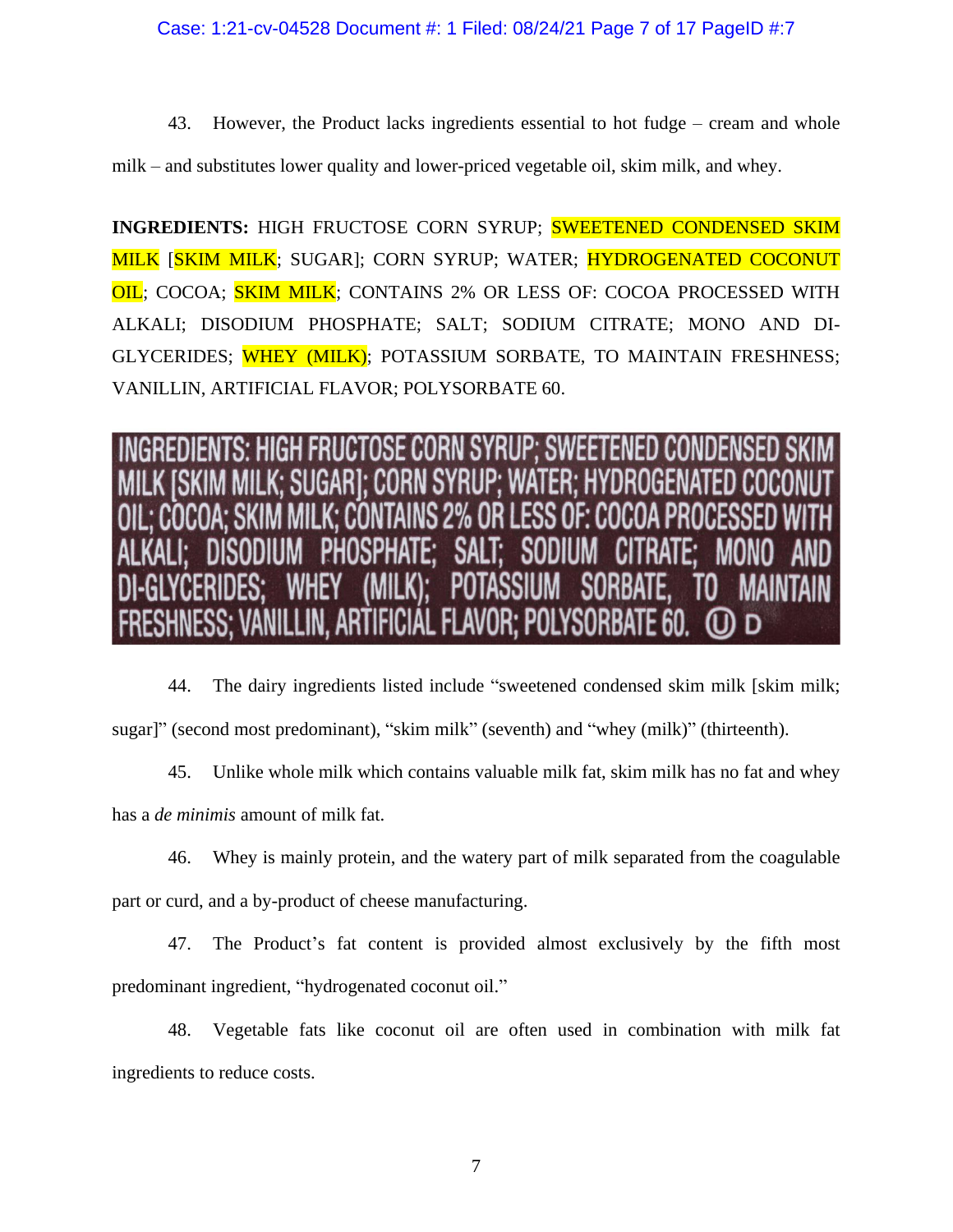#### Case: 1:21-cv-04528 Document #: 1 Filed: 08/24/21 Page 8 of 17 PageID #:8

49. However, the Product does not use this vegetable fat in combination with milk fat, as skim milk and whey are lacking in milk fat.

50. Reasonable consumers are misled by the identifying term, "Fudge," because they expect this means a non-*de-minimis* relative amount of dairy ingredients containing milk fat, like whole milk, butter, and cream, instead of lower-cost and lower quality replacements like skim milk, whey, and vegetable fat.

51. The result is that the Product provides less satiety, a waxy and oily mouthfeel, and leaves an aftertaste.

52. Consumption of dairy ingredients with milk fat, like butter and milk, do not have the negative effects on cholesterol compared to vegetable oils.

53. Consumption of vegetable oil is linked to health problems, like increased chances of heart disease.

54. Milk fat ingredients also contain the fat-soluble vitamins A, D, E, and K, which are absent from hardened vegetable fats.

55. Dairy ingredients without their fat content removed impart a creamy, rich taste and texture to fudge, as butter and (whole) milk contain hundreds of lactones, well-known aroma compounds which contribute to taste.

56. The additional cost of using dairy ingredients without the fat content removed – what consumers expect in a fudge product under the Hershey's brand – would not significantly or materially increase the price, as the Product is already sold at a premium price.

57. Fudge toppings which get their fat content exclusively or predominantly from dairy ingredients are not a rare or pricy delicacy that would make a reasonable consumer "double check" the relative contribution of dairy and non-dairy ingredients to the fat content, by scouring the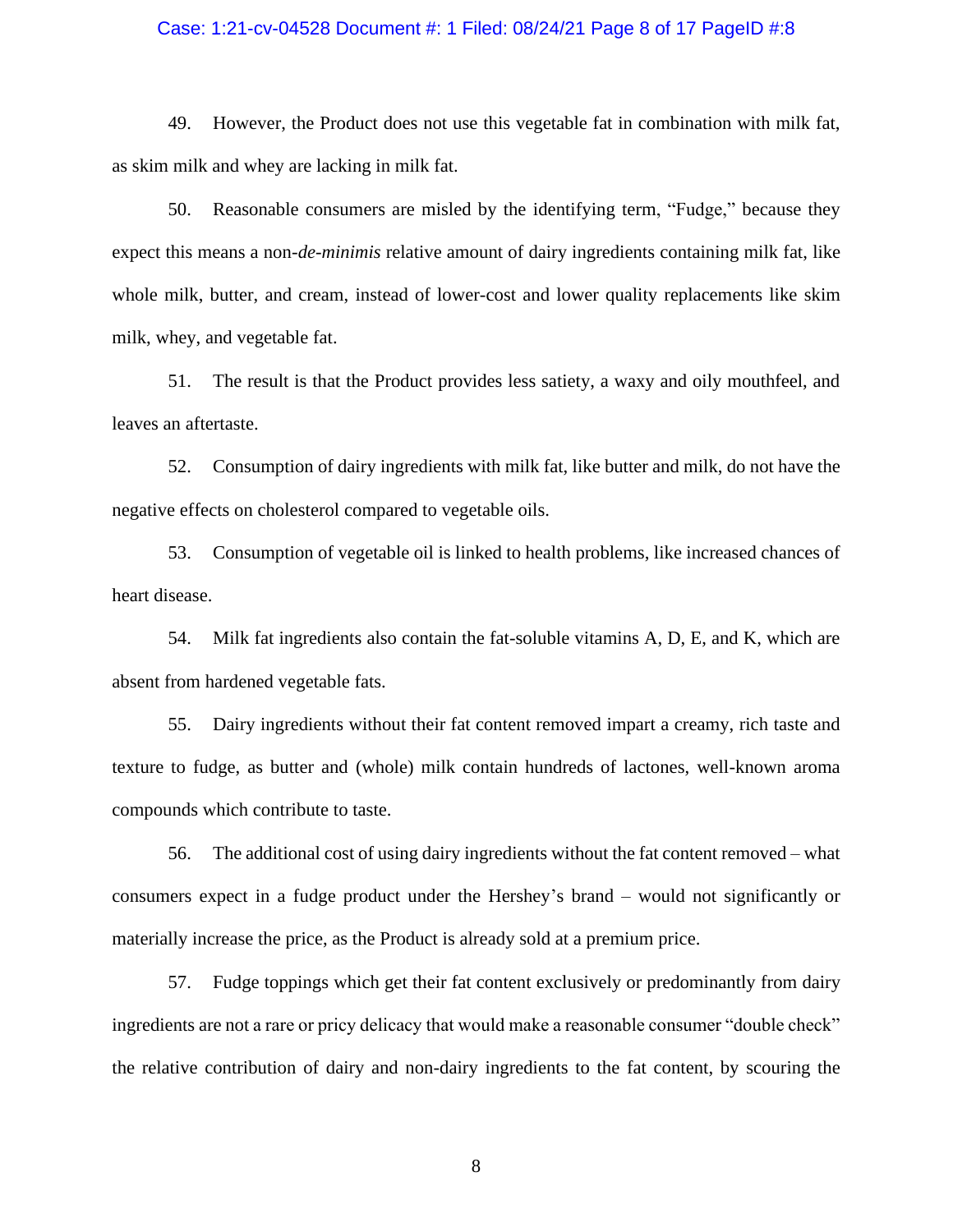## Case: 1:21-cv-04528 Document #: 1 Filed: 08/24/21 Page 9 of 17 PageID #:9

packaging.

58. Fudge toppings with fat only from dairy ingredients exist in the marketplace and are not technologically or otherwise unfeasible to produce.

59. Competitor toppings from Sanders is described as "Milk Chocolate Hot Fudge," but gets its fat content from dairy, listing "cream" as the second most predominant ingredient, and "(whole) milk," as the sixth second most predominant ingredient.



60. Consumers seeing the two products will purchase Defendant's, thinking it is of equivalent quality to the competitor, and believing it is higher quality than it is.

61. Given that the Product is sold under the Hershey's brand, which to consumers is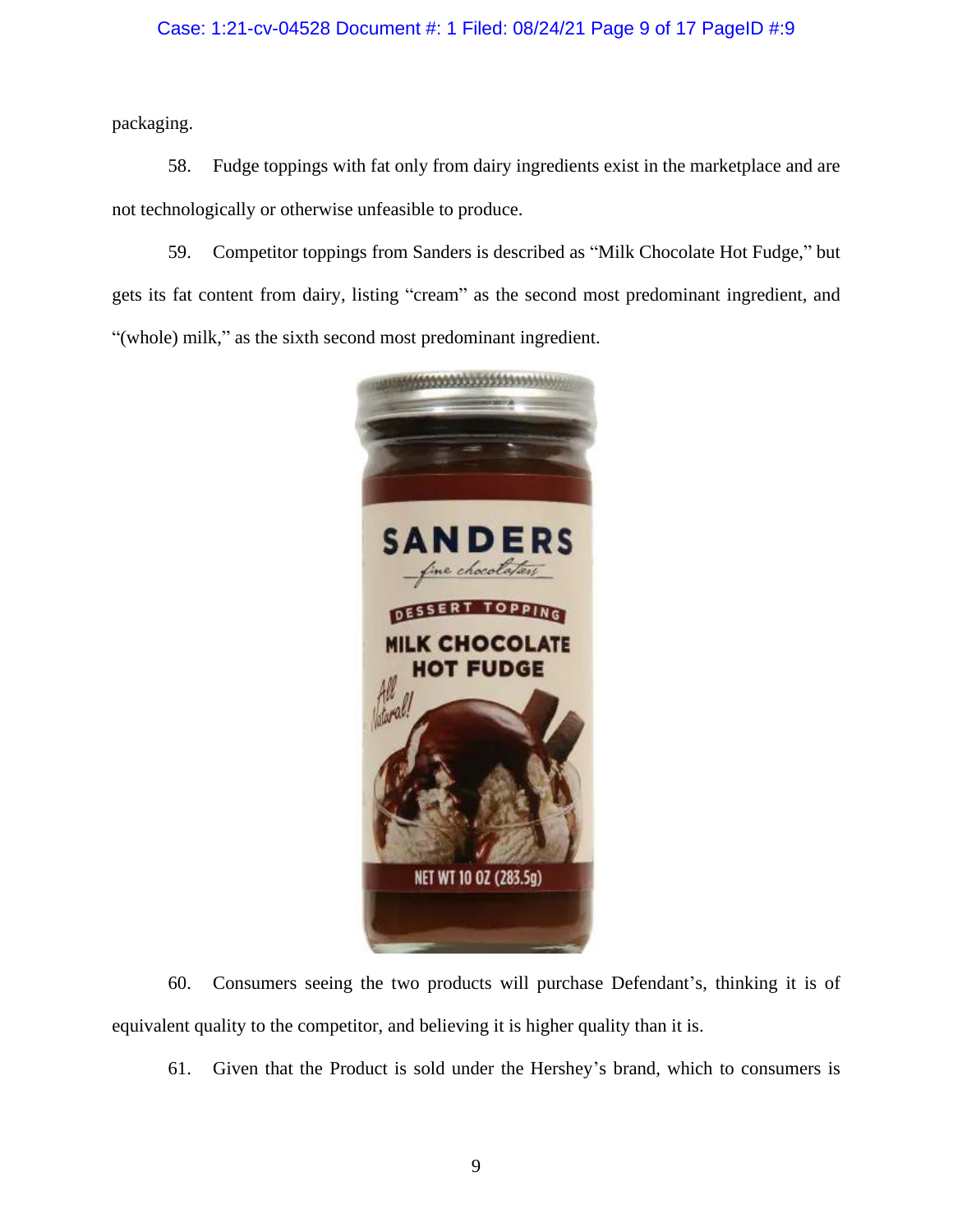#### Case: 1:21-cv-04528 Document #: 1 Filed: 08/24/21 Page 10 of 17 PageID #:10

synonymous to quality, Plaintiff had no reason to expect the Product lacked the relative amount and type of ingredients identified herein.

#### **IV. CONCLUSION**

62. Reasonable consumers must and do rely on a company to honestly identify and describe the components, attributes, and features of the Product, relative to itself and other comparable products or alternatives.

63. The value of the Product that plaintiff purchased was materially less than its value as represented by defendant.

64. Defendant sold more of the Product and at higher prices than it would have in the absence of this misconduct, resulting in additional profits at the expense of consumers.

65. Had Plaintiff and proposed class members known the truth, they would not have bought the Product or would have paid less for it.

66. The Product is sold for a price premium compared to other similar products, no less than \$3.07 for 12.8 OZ (362 g), a higher price than it would otherwise be sold for, absent the misleading representations and omissions.

#### Jurisdiction and Venue

67. Jurisdiction is proper pursuant to Class Action Fairness Act of 2005 ("CAFA"). 28 U.S.C. § 1332(d)(2).

68. The aggregate amount in controversy exceeds \$5 million, including any statutory damages, exclusive of interest and costs.

69. Plaintiff Sandra Lederman is a citizen of Illinois.

70. Defendant The Hershey Company is a Delaware corporation with a principal place of business in Hershey, Dauphin County, Pennsylvania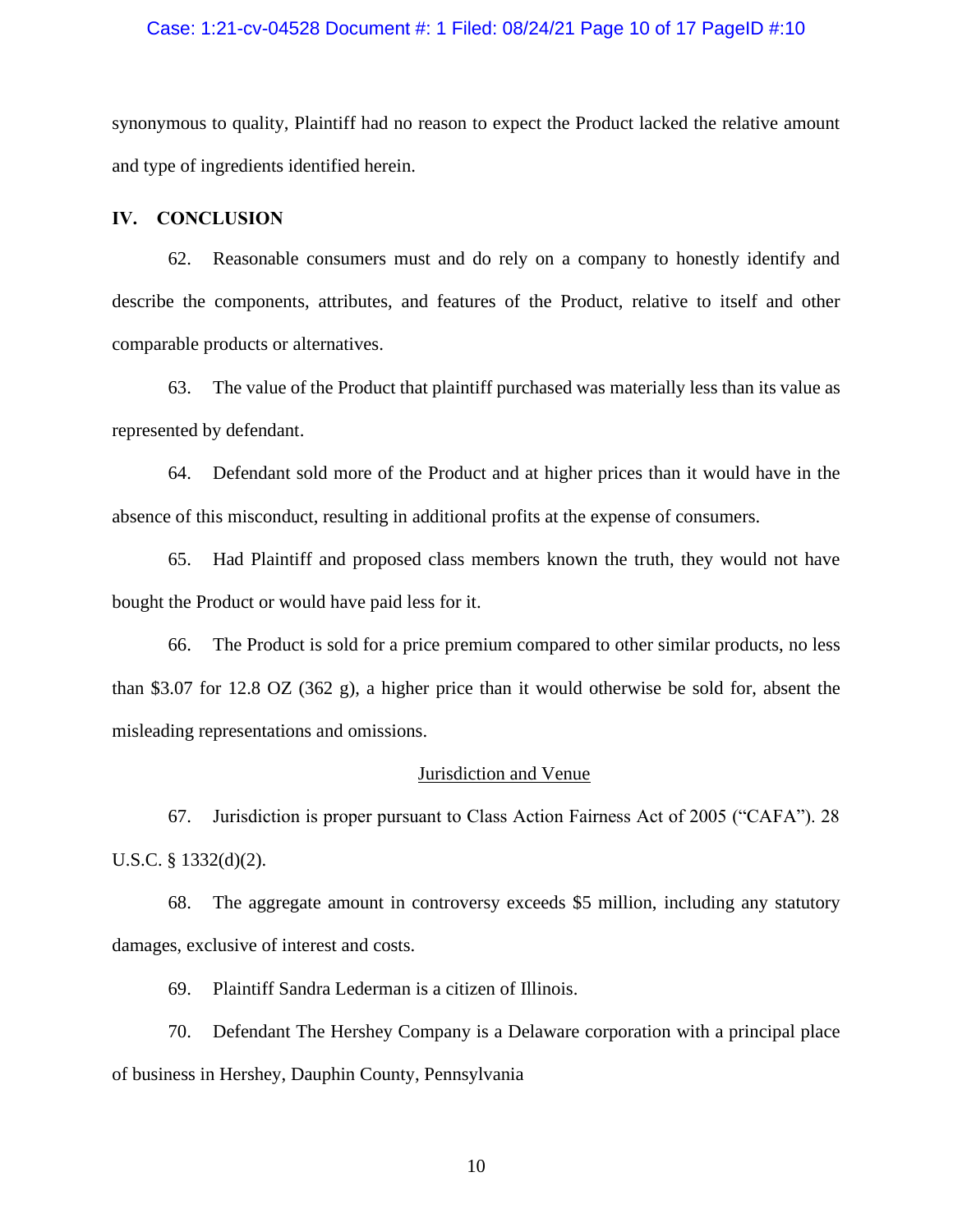#### Case: 1:21-cv-04528 Document #: 1 Filed: 08/24/21 Page 11 of 17 PageID #:11

71. The parties are citizens of different states.

72. Venue is in this district because plaintiff resides in this district and the actions giving rise to the claims occurred within this district.

73. Venue is in the Eastern Division because plaintiff resides in Cook County, which is where the events giving rise to the present claims occurred, the awareness of the misrepresentations and consumption of the Product.

## Parties

74. Plaintiff Sandra Lederman is a citizen of Tinley Park, Cook County, Illinois.

75. Defendant The Hershey Company, is a Delaware corporation with a principal place of business in Hershey, Pennsylvania, Dauphin County.

76. Defendant is one of the largest chocolate and confectionary manufacturers in the world.

77. Founded by Milton S. Hershey, Hershey democratized chocolate, which was previously only available to monied elites.

78. Today, Defendant produces dozens of chocolate and confectionary items in the U.S. and worldwide.

79. One of the greatest accomplishments of Defendant's founder was the establishment of the Hershey Industrial School in 1909 for orphaned children.

80. The school continues to provide the highest quality education and preparation for underprivileged youths at its campus in Hershey, Pennsylvania.

81. The Product is sold at thousands of retail locations – grocery stores, drug stores, big box stores, convenience stores, etc. – and online.

82. The Product is sold in sizes including 12.8 OZ (362 g).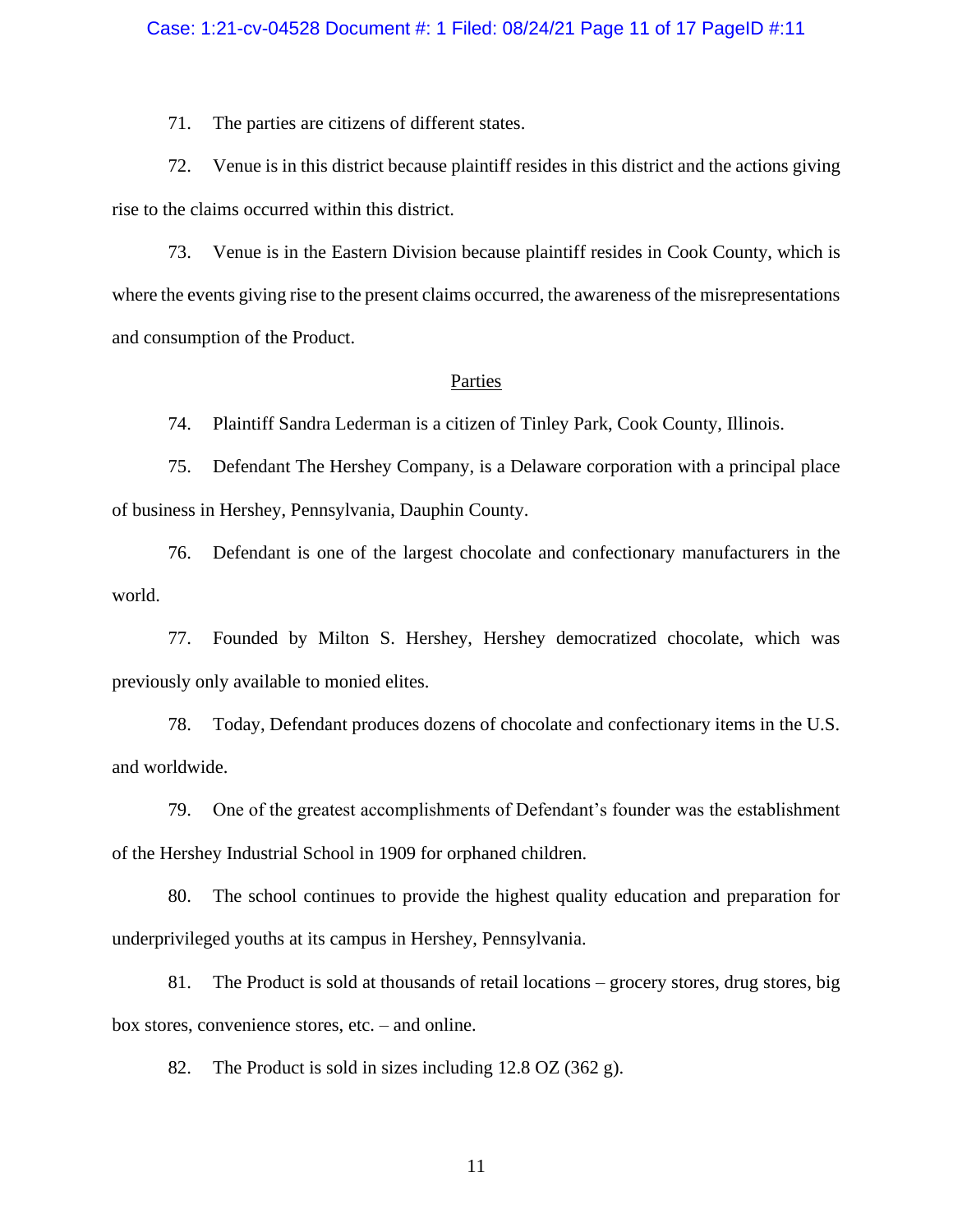#### Case: 1:21-cv-04528 Document #: 1 Filed: 08/24/21 Page 12 of 17 PageID #:12

83. Plaintiff bought the Product on one or more occasions within the statute of limitations for each cause of action alleged, at stores including Walmart, 4005 167th St, Country Club Hills, IL 60478, between May and June 2021, among other times.

84. Plaintiff bought the Product because she expected it would contain ingredients essential to (hot) fudge, understood by her as containing the above-identified traditional fudge ingredients.

85. Plaintiff wanted more than a "fudge taste," which she nevertheless failed to receive, due to the relatively greater amount of vegetable oil vis-à-vis any dairy fat ingredients.

86. Plaintiff wanted a relatively greater amount of (hot) fudge ingredients, which was not received.

87. Plaintiff did not expect that the "hot fudge" would get its consistency and texture from vegetable fats and use dairy ingredients with their valuable fat content removed.

88. Plaintiff bought the Product at or exceeding the above-referenced price.

89. Plaintiff relied on the representations identified here.

90. Plaintiff would not have purchased the Product if she knew the representations were false and misleading.

91. Plaintiff chose between Defendant's Product and other similar products which were represented similarly, but which did not misrepresent their attributes and/or lower-priced products which did not make the claims made by Defendant.

92. The Product was worth less than what Plaintiff paid and she would not have paid as much absent Defendant's false and misleading statements and omissions.

93. Plaintiff intends to, seeks to, and will purchase the Product again when she can do so with the assurance that Product's representations are consistent with its composition.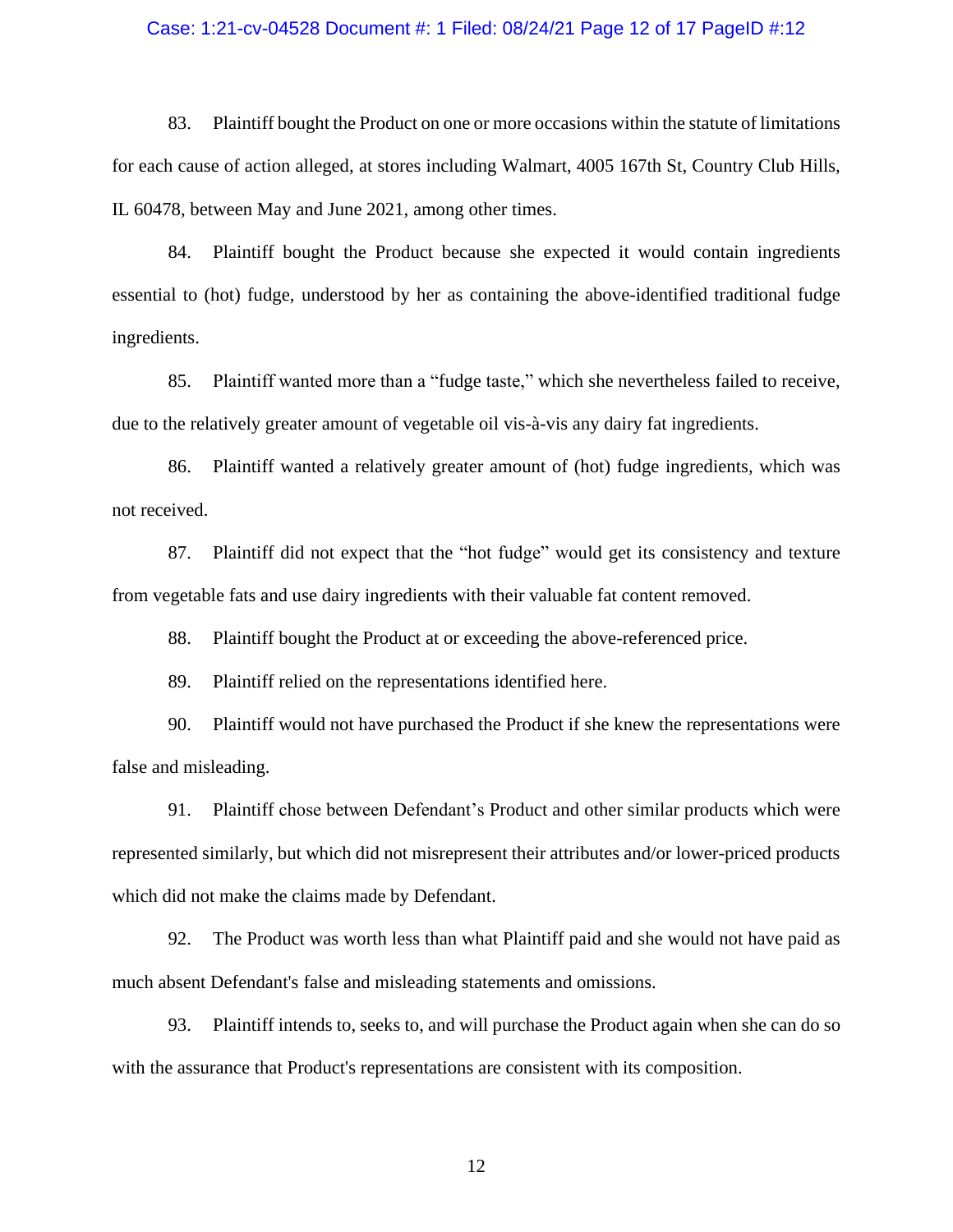## Class Allegations

94. Plaintiff seeks certification under Fed. R. Civ. P. 23(b)(2) and (b)(3) of the following

classes:

**Illinois Class:** All persons in the State of Illinois who purchased the Product during the statutes of limitations for each cause of action alleged.

**Consumer Fraud Multi-State Class:** All persons in the States of Iowa and Arkansas who purchased the Product during the statutes of limitations for each cause of action alleged.<sup>17</sup>

95. Common questions of law or fact predominate and include whether defendant's representations were and are misleading and if plaintiff and class members are entitled to damages.

96. Plaintiff's claims and basis for relief are typical to other members because all were

subjected to the same unfair and deceptive representations and actions.

97. Plaintiff is an adequate representative because her interests do not conflict with other members.

98. No individual inquiry is necessary since the focus is only on defendant's practices and the class is definable and ascertainable.

99. Individual actions would risk inconsistent results, be repetitive and are impractical

to justify, as the claims are modest relative to the scope of the harm.

100. Plaintiff's counsel is competent and experienced in complex class action litigation and intends to protect class members' interests adequately and fairly.

101. Plaintiff seeks class-wide injunctive relief because the practices continue.

<sup>&</sup>lt;sup>17</sup> The States in the Consumer Fraud Multi-State Class are limited to those States with similar consumer fraud laws under the facts of this case: Iowa (Consumer Fraud and Private Right of Action for Consumer Frauds Act, Iowa Code Ann. § 714.16 et seq.); Arkansas (Arkansas Deceptive Trade Practices Act, Ark. Code § 4-88-101, et. seq.).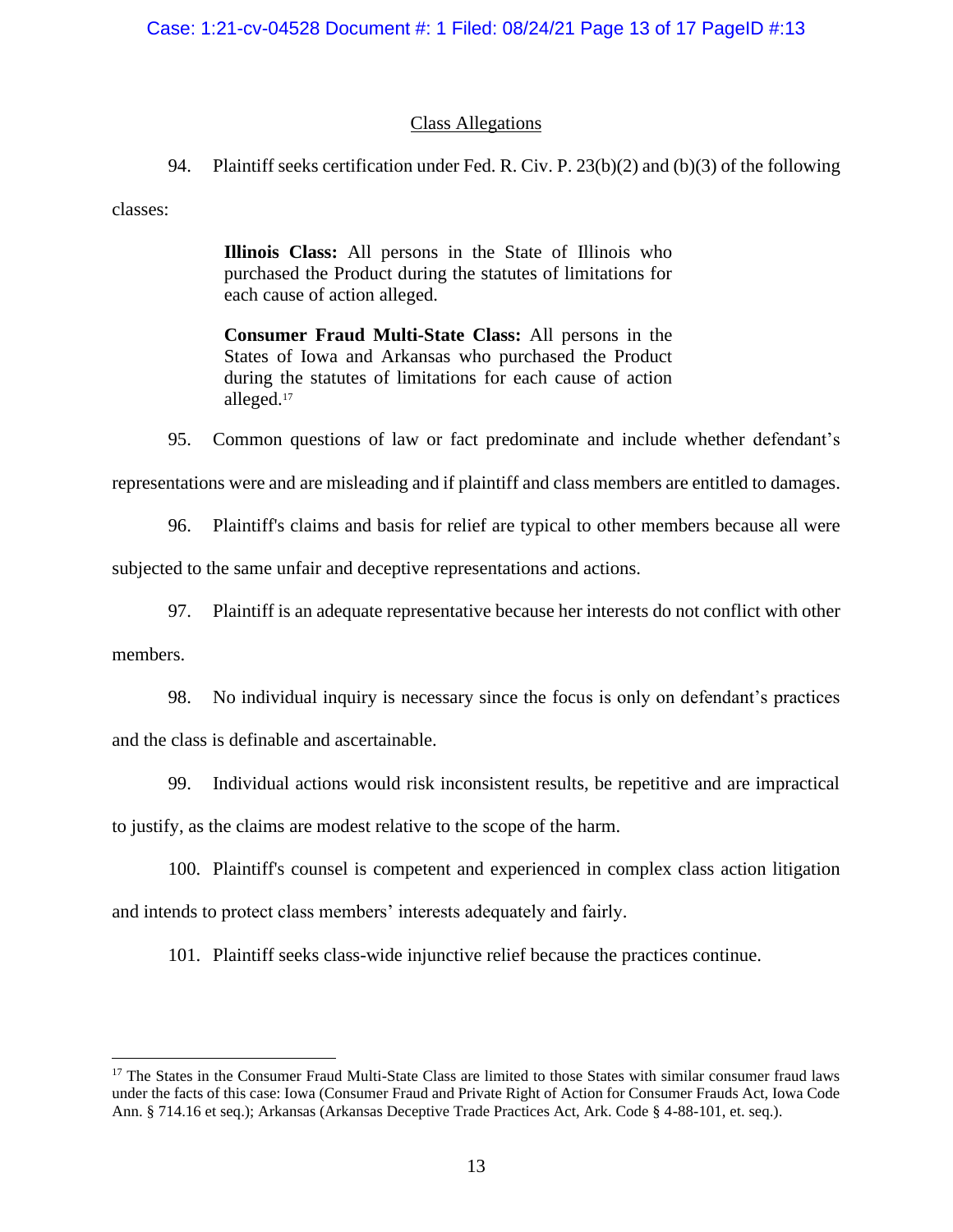## Case: 1:21-cv-04528 Document #: 1 Filed: 08/24/21 Page 14 of 17 PageID #:14

## Illinois Consumer Fraud and Deceptive Business Practices Act ("ICFA"), 815 ILCS 505/1, et seq.

#### (Consumer Protection Statute)

102. Plaintiff incorporates by reference all preceding paragraphs.

103. Plaintiff and class members desired to purchase a product that contained components essential to fudge, such as dairy ingredients without their fat content removed, instead of getting its texture and fat content from vegetable oil.

104. Defendant's false and deceptive representations and omissions are material in that they are likely to influence consumer purchasing decisions.

105. Defendant misrepresented the Product through statements, omissions, ambiguities, half-truths and/or actions.

106. Plaintiff relied on the representations.

107. Plaintiff and class members would not have purchased the Product or paid as much if the true facts had been known, suffering damages.

## Violation of State Consumer Fraud Acts

## (On Behalf of the Consumer Fraud Multi-State Class)

108. The Consumer Fraud Acts of the States in the Consumer Fraud Multi-State Class prohibit the use of unfair or deceptive business practices in the conduct of trade or commerce.

109. Defendant intended that plaintiff and each of the other members of the Consumer Fraud Multi-State Class would rely upon its deceptive conduct, and a reasonable person would in fact be misled by this deceptive conduct.

110. As a result of defendant's use or employment of artifice, unfair or deceptive acts or business practices, plaintiff, and each of the other members of the Consumer Fraud Multi-State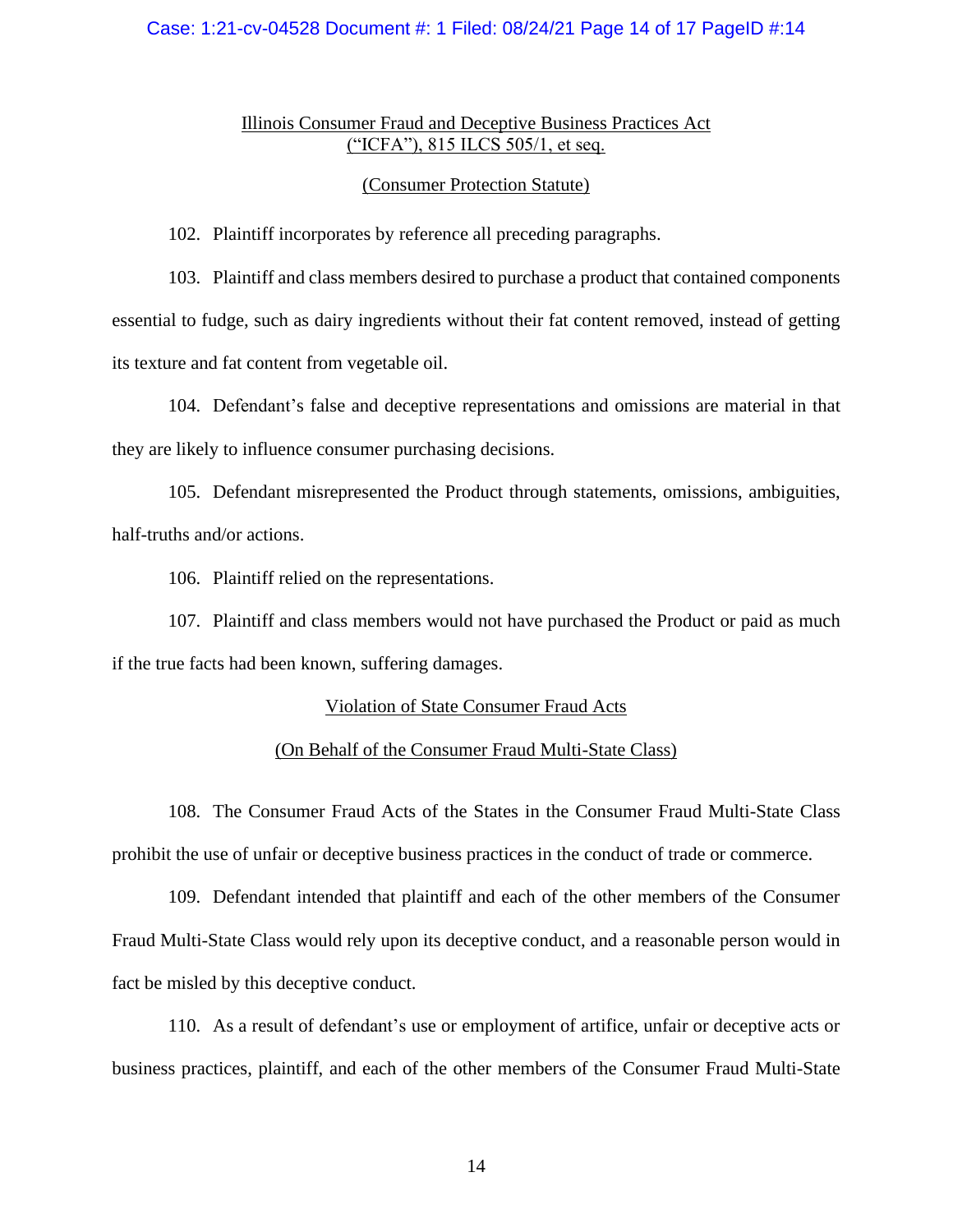### Case: 1:21-cv-04528 Document #: 1 Filed: 08/24/21 Page 15 of 17 PageID #:15

Class, have sustained damages in an amount to be proven at trial.

111. In addition, defendant's conduct showed malice, motive, and the reckless disregard of the truth such that an award of punitive damages is appropriate.

## Breaches of Express Warranty, Implied Warranty of Merchantability and Magnuson Moss Warranty Act, 15 U.S.C. §§ 2301, *et seq*.

112. The Product was manufactured, labeled, and sold by defendant and expressly and impliedly warranted to plaintiff and class members that it contained components essential to fudge, such as dairy ingredients without their fat content removed, instead of getting its texture and fat content from vegetable oil.

113. Defendant had a duty to disclose and/or provide non-deceptive descriptions and marketing of the Product.

114. This duty is based on Defendant's outsized role in the market for this type of Product.

115. Plaintiff provided or will provide notice to defendant, its agents, representatives, retailers, and their employees.

116. Defendant received notice and should have been aware of these issues due to complaints by regulators, competitors, and consumers, to its main offices.

117. The Product did not conform to its affirmations of fact and promises due to defendant's actions and were not merchantable because they were not fit to pass in the trade as advertised.

118. Plaintiff and class members would not have purchased the Product or paid as much if the true facts had been known, suffering damages.

## Negligent Misrepresentation

119. Defendant had a duty to truthfully represent the Product, which it breached.

120. This duty is based on defendant's position, holding itself out as having special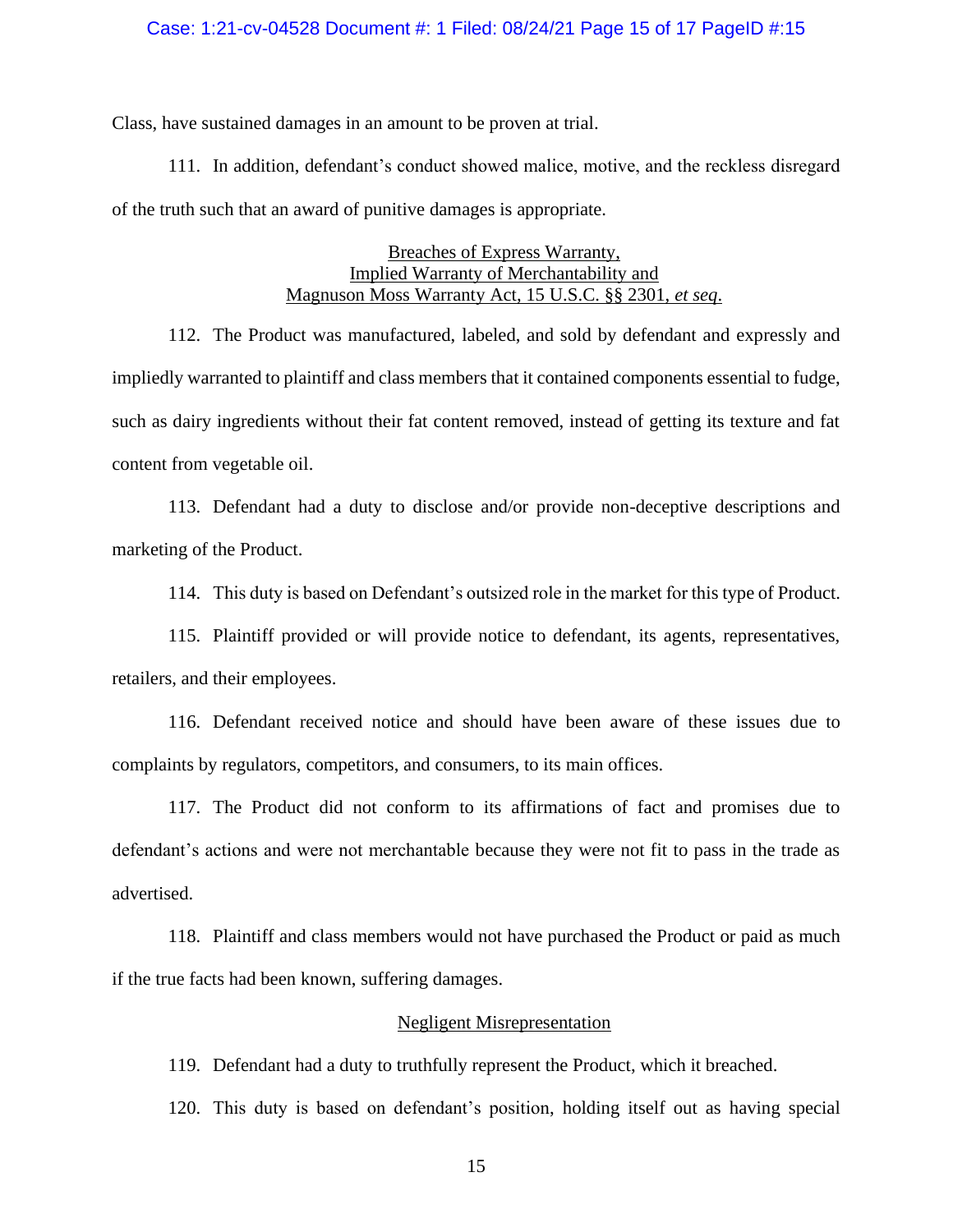### Case: 1:21-cv-04528 Document #: 1 Filed: 08/24/21 Page 16 of 17 PageID #:16

knowledge and experience this area, as custodian of the Hershey's brand.

121. The representations took advantage of consumers' cognitive shortcuts made at the point-of-sale and their trust in defendant, a nationally recognized and trusted brand.

122. Plaintiff and class members reasonably and justifiably relied on these negligent misrepresentations and omissions, which served to induce and did induce, their purchase of the Product.

123. Plaintiff and class members would not have purchased the Product or paid as much if the true facts had been known, suffering damages.

#### Fraud

124. Defendant misrepresented and/or omitted the attributes and qualities of the Product, that it contained components essential to fudge, such as dairy ingredients without their fat content removed, instead of getting its texture and fat content from vegetable oil

125. Defendant's fraudulent intent is evinced by its knowledge that the Product was not consistent with its representations.

## Unjust Enrichment

126. Defendant obtained benefits and monies because the Product was not as represented and expected, to the detriment and impoverishment of plaintiff and class members, who seek restitution and disgorgement of inequitably obtained profits.

#### Jury Demand and Prayer for Relief

Plaintiff demands a jury trial on all issues.

**WHEREFORE**, Plaintiff prays for judgment:

- 1. Declaring this a proper class action, certifying plaintiff as representative and the undersigned as counsel for the class;
- 2. Entering preliminary and permanent injunctive relief by directing defendant to correct the